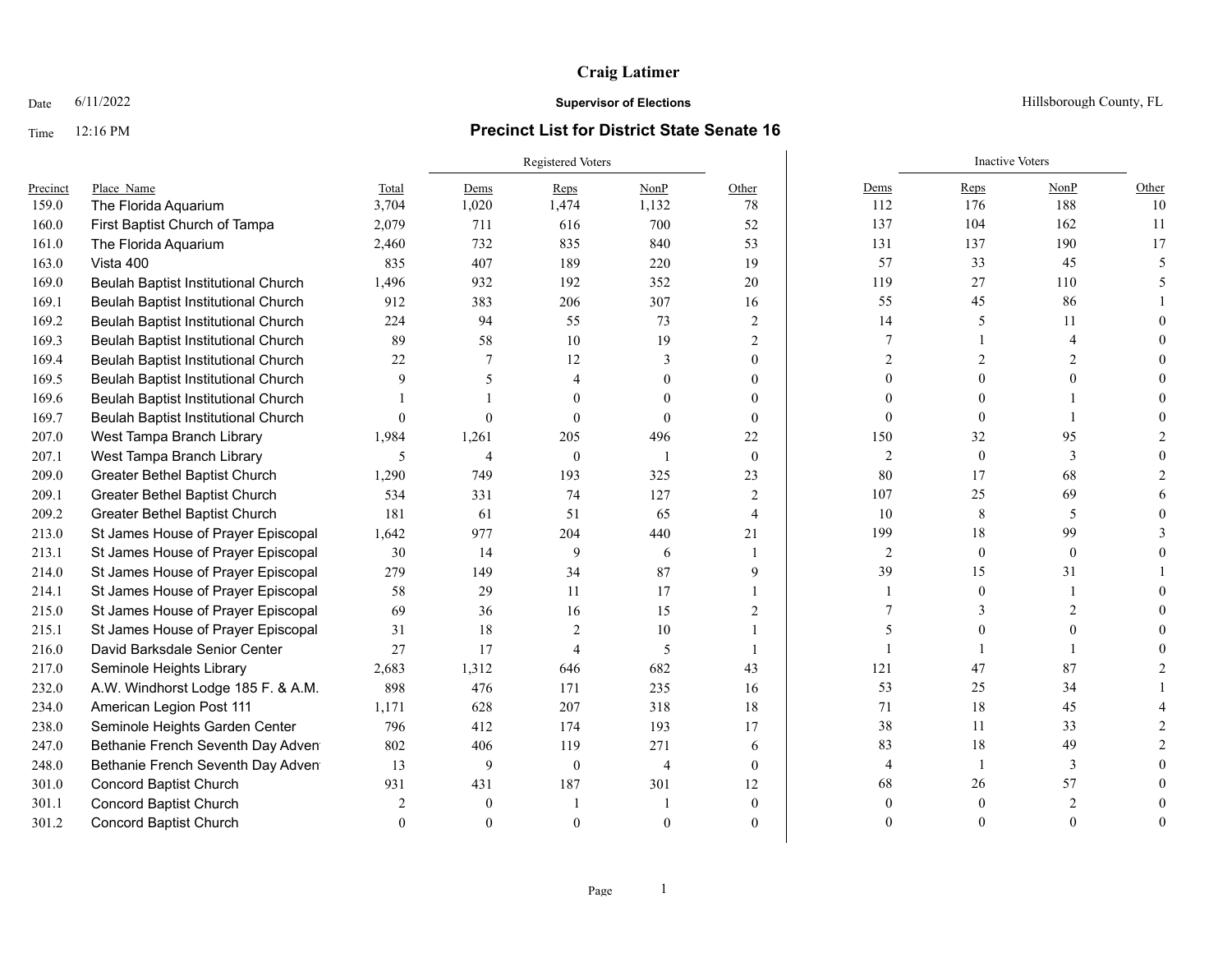# Time 12:16 PM **Precinct List for District State Senate 16**

|          |                                       |       | <b>Registered Voters</b> |                |       |                |                | <b>Inactive Voters</b> |      |                |
|----------|---------------------------------------|-------|--------------------------|----------------|-------|----------------|----------------|------------------------|------|----------------|
| Precinct | Place Name                            | Total | Dems                     | $Reps$         | NonP  | Other          | Dems           | Reps                   | NonP | Other          |
| 303.0    | Children's Board                      | 226   | 154                      | 18             | 50    | 4              | 113            | 8                      | 44   | $\mathfrak{D}$ |
| 304.0    | Greater Bethel Baptist Church         | 627   | 394                      | 77             | 148   | 8              | 50             | 5                      | 18   | $\theta$       |
| 305.0    | New Mt Zion Baptist Church            | 4,744 | 3,072                    | 482            | 1,118 | 72             | 466            | 90                     | 278  | 11             |
| 307.0    | <b>Grant Park</b>                     | 518   | 283                      | 85             | 144   | 6              | 58             | 14                     | 39   |                |
| 307.1    | <b>Grant Park</b>                     | 13    | 7                        | $\overline{2}$ | 3     | 1              | $\mathfrak{2}$ | $\overline{1}$         | 3    |                |
| 308.0    | <b>Grant Park</b>                     | 2,245 | 1,522                    | 154            | 536   | 33             | 204            | 32                     | 143  |                |
| 309.0    | Jackson Heights NFL YET Center        | 3,173 | 2,394                    | 123            | 626   | 30             | 261            | 19                     | 104  |                |
| 317.0    | Ragan Park                            | 2,481 | 1,562                    | 242            | 642   | 35             | 235            | 33                     | 148  |                |
| 318.0    | A.W. Windhorst Lodge 185 F. & A.M.    | 725   | 407                      | 129            | 182   | 7              | 43             | 9                      | 30   |                |
| 319.0    | Seminole Heights Library              | 1,950 | 1,124                    | 273            | 521   | 32             | 126            | 26                     | 87   |                |
| 319.1    | Seminole Heights Library              | 362   | 180                      | 54             | 116   | 12             | 16             | 7                      | 19   |                |
| 319.2    | Seminole Heights Library              | 60    | 38                       | 9              | 11    | $\overline{2}$ | 4              | $\overline{c}$         |      |                |
| 320.0    | A.W. Windhorst Lodge 185 F. & A.M.    | 812   | 473                      | 115            | 208   | 16             | 40             | 12                     | 20   |                |
| 321.0    | C. Blythe Andrews, Jr. Public Library | 3,693 | 2,707                    | 197            | 754   | 35             | 279            | 31                     | 118  |                |
| 325.0    | Fair Oaks Recreation Center           | 3,532 | 2,682                    | 131            | 697   | 22             | 282            | 21                     | 139  |                |
| 327.0    | Northside Missionary Baptist Church   | 3,816 | 2,740                    | 228            | 822   | 26             | 290            | 36                     | 132  |                |
| 329.0    | Northside Missionary Baptist Church   | 3,496 | 2,428                    | 302            | 724   | 42             | 231            | 21                     | 126  |                |
| 332.0    | Seminole Heights Garden Center        | 198   | 98                       | 36             | 55    | 9              | 10             | 4                      | 8    |                |
| 333.0    | Seminole Heights Garden Center        | 1,269 | 662                      | 257            | 325   | 25             | 149            | 45                     | 113  |                |
| 334.0    | Oaks At Riverview Community Cente     | 109   | 56                       | 20             | 31    | $\overline{2}$ | 4              | $\mathbf{0}$           |      |                |
| 335.0    | Oaks At Riverview Community Cente     | 1,324 | 720                      | 232            | 341   | 31             | 78             | 18                     | 41   |                |
| 336.0    | Oaks At Riverview Community Cente     | 89    | 41                       | 22             | 24    | 2              | 4              | $\overline{0}$         | 5    |                |
| 338.0    | First Church of God of Tampa          | 1,399 | 854                      | 146            | 385   | 14             | 183            | 24                     | 118  |                |
| 339.0    | Temple Crest Community Center         | 1,626 | 950                      | 213            | 437   | 26             | 118            | 17                     | 73   |                |
| 340.0    | First Church of God of Tampa          | 648   | 418                      | 70             | 155   | 5              | 60             | 6                      | 50   |                |
| 341.0    | Bible Based Fellowship Church of Ter  | 3,802 | 2,257                    | 445            | 1,044 | 56             | 367            | 57                     | 243  | 14             |
| 342.0    | Temple Terrace United Methodist Chu   | 2,914 | 1,627                    | 404            | 844   | 39             | 241            | 44                     | 183  |                |
| 342.1    | Temple Terrace United Methodist Chu   | 25    | 10                       | 2              | 12    | $\overline{1}$ | $\overline{1}$ | $\overline{1}$         | 2    |                |
| 343.0    | Temple Terrace United Methodist Chu   | 1,834 | 892                      | 339            | 562   | 41             | 194            | 71                     | 157  |                |
| 344.0    | Springhill Park Community Center      | 3,275 | 2,050                    | 259            | 919   | 47             | 380            | 47                     | 212  |                |
| 345.0    | First Church of God of Tampa          | 2,947 | 1,543                    | 455            | 916   | 33             | 252            | 46                     | 139  |                |
| 346.0    | Temple Terrace United Methodist Chu   | 41    | 15                       | $\tau$         | 16    | 3              | $\overline{4}$ | 5                      | 6    |                |
| 347.0    | <b>Copeland Park</b>                  | 2,889 | 1,713                    | 354            | 793   | 29             | 355            | 52                     | 229  | 8              |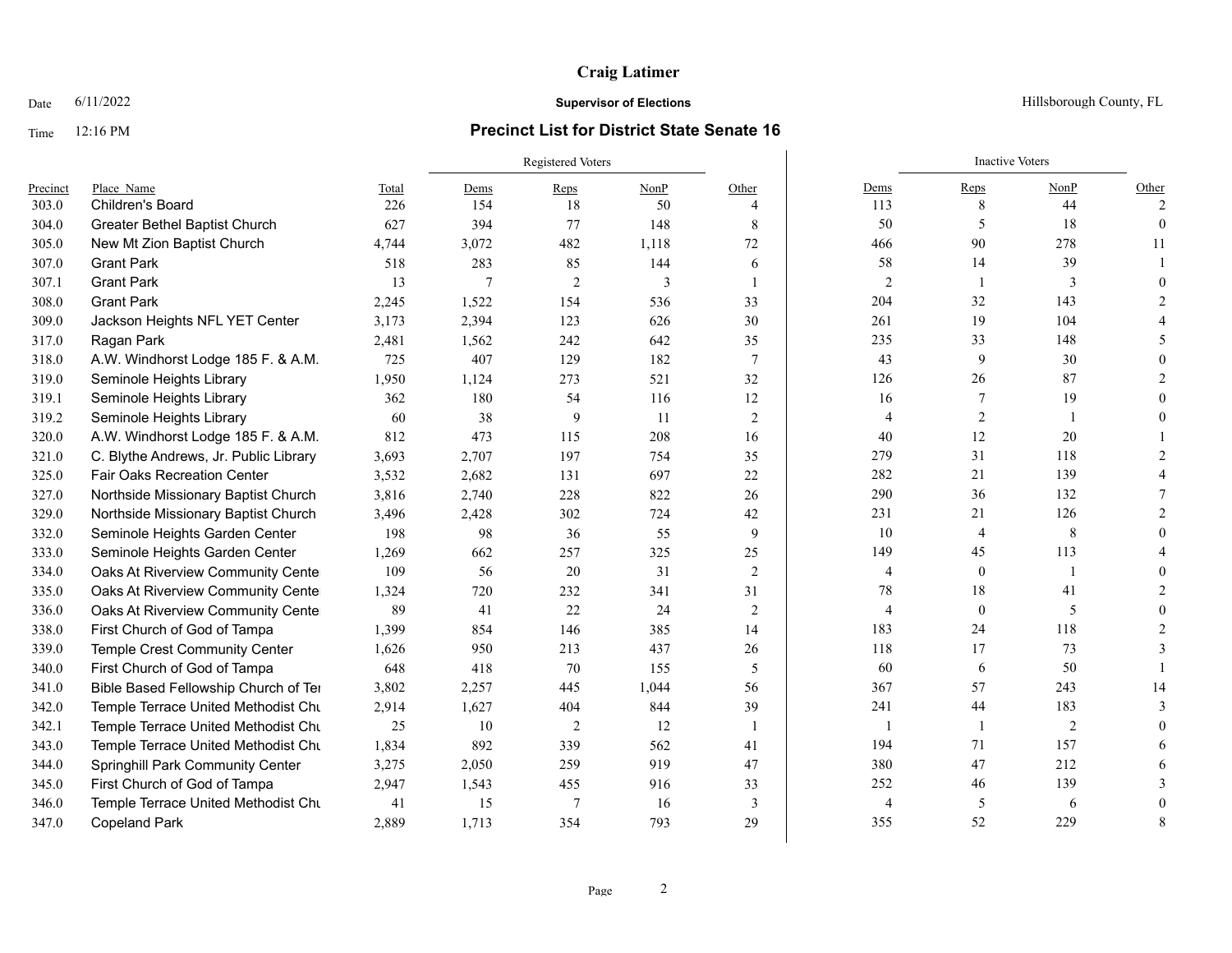### Time 12:16 PM **Precinct List for District State Senate 16**

|          |                                           |       | Registered Voters |                |              |                |                  | <b>Inactive Voters</b> |                |               |
|----------|-------------------------------------------|-------|-------------------|----------------|--------------|----------------|------------------|------------------------|----------------|---------------|
| Precinct | Place Name                                | Total | Dems              | $Reps$         | NonP         | Other          | Dems             | Reps                   | NonP           | Other         |
| 348.0    | <b>Copeland Park</b>                      | 344   | 204               | 46             | 92           | 2              | 65               | 15                     | 45             | $\Omega$      |
| 353.0    | <b>USF Marshall Center</b>                | 356   | 178               | 63             | 107          | 8              | 200              | 114                    | 206            | 10            |
| 559.0    | <b>University Baptist Church</b>          | 1,896 | 1,075             | 231            | 552          | 38             | 370              | 61                     | 253            | 9             |
| 560.0    | <b>Unisen Senior Living</b>               | 168   | 87                | 52             | 26           | 3              | 12               | 12                     | 8              |               |
| 561.0    | Concordia Village                         | 306   | 125               | 140            | 40           |                | 7                | 10                     | 3              |               |
| 562.0    | University Area Community Center          | 3,530 | 1,860             | 474            | 1,091        | 105            | 615              | 195                    | 540            | 24            |
| 563.0    | University Area Community Center          | 3,044 | 1,699             | 280            | 1,009        | 56             | 520              | 100                    | 358            | 12            |
| 565.0    | Boy Scouts of America, GTBAC              | 408   | 181               | 72             | 148          | $\tau$         | 54               | 15                     | 39             |               |
| 566.0    | University Area Community Center          | 2,287 | 1,427             | 159            | 675          | 26             | 468              | 49                     | 298            |               |
| 567.0    | University Area Community Center          | 2,177 | 1,050             | 341            | 746          | 40             | 203              | 42                     | 175            |               |
| 570.0    | University Area Community Center          | 114   | 59                | 17             | 36           | $\overline{c}$ | 23               | 5                      | 9              |               |
| 573.0    | Boy Scouts of America, GTBAC              | 312   | 135               | 69             | 105          | 3              | 49               | 36                     | 32             |               |
| 586.0    | University Area Community Center          | 299   | 177               | 37             | 74           | 11             | 51               | 16                     | 40             |               |
| 601.0    | East Chelsea Baptist Church               | 1,869 | 1,014             | 300            | 537          | 18             | 122              | 35                     | 88             |               |
| 602.0    | East Chelsea Baptist Church               | 1,085 | 594               | 180            | 294          | 17             | 66               | 13                     | 43             |               |
| 605.0    | Eastlake Park Civic Club                  | 528   | 211               | 151            | 161          | 5              | 24               | 8                      | 20             |               |
| 613.0    | Living Faith Assembly of God              | 1,404 | 994               | 89             | 311          | 10             | 131              | 15                     | 68             |               |
| 617.0    | Bible Based Fellowship Church of Ter      | 2,803 | 1,871             | 259            | 637          | 36             | 233              | 25                     | 110            |               |
| 622.0    | Grace Family Church Temple Terrace        | 1,002 | 530               | 166            | 287          | 19             | 44               | 13                     | 29             |               |
| 622.1    | Grace Family Church Temple Terrace        |       | $\theta$          | -1             | $\mathbf{0}$ | $\mathbf{0}$   | $\boldsymbol{0}$ | $\boldsymbol{0}$       | $\theta$       |               |
| 623.0    | East Chelsea Baptist Church               | 2,290 | 1,330             | 277            | 640          | 43             | 247              | 38                     | 161            |               |
| 623.1    | East Chelsea Baptist Church               | 24    | 10                | $\overline{4}$ | 10           | $\mathbf{0}$   | 3                | $\mathbf{1}$           | $\overline{4}$ |               |
| 625.0    | Unitarian Universalist Church             | 633   | 278               | 169            | 174          | 12             | 28               | 9                      | 23             |               |
| 626.0    | Temple Terrace Presbyterian Church        | 1,140 | 550               | 215            | 348          | 27             | 59               | 27                     | 43             |               |
| 627.0    | Unitarian Universalist Church             | 545   | 202               | 105            | 232          | 6              | 29               | 16                     | 42             |               |
| 636.0    | <b>Sterling Heights Recreation Center</b> | 427   | 157               | 153            | 109          | 8              | 8                | 7                      | 13             |               |
| 637.0    | <b>Sterling Heights Recreation Center</b> | 68    | 46                | 8              | 14           | $\theta$       | $\overline{7}$   | 3                      | 6              |               |
| 641.0    | <b>Hillel Jewish Student Center</b>       | 1,588 | 838               | 209            | 517          | 24             | 189              | 36                     | 154            |               |
| 643.0    | <b>Hillel Jewish Student Center</b>       | 643   | 333               | 76             | 218          | 16             | 87               | 13                     | 38             |               |
| 651.0    | Temple Terrace Presbyterian Church        | 2,320 | 1,129             | 557            | 594          | 40             | 158              | 48                     | 102            |               |
| 652.0    | Orange River Estates HOA Clubhous         | 1,494 | 695               | 342            | 431          | 26             | 50               | 21                     | 48             |               |
| 653.0    | <b>Woodmont Clubhouse</b>                 | 1,773 | 704               | 596            | 436          | 37             | 45               | 32                     | 46             |               |
| 654.0    | Mission Hill Church                       | 1,507 | 799               | 251            | 434          | 23             | 133              | 29                     | 97             | $\mathcal{D}$ |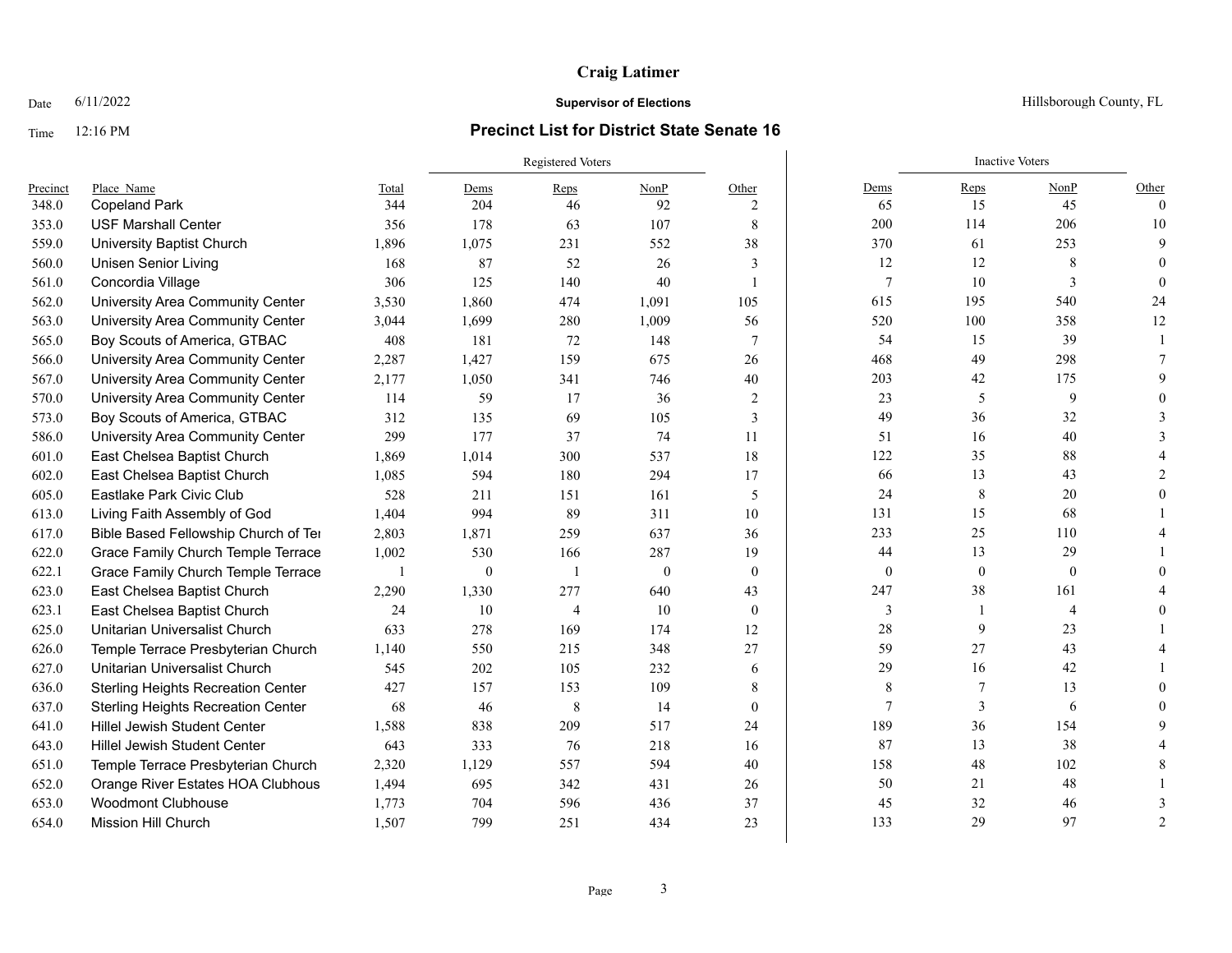### Time 12:16 PM **Precinct List for District State Senate 16**

|          |                                     |                  |                          | <b>Registered Voters</b> |              |              |                | <b>Inactive Voters</b> |              |               |
|----------|-------------------------------------|------------------|--------------------------|--------------------------|--------------|--------------|----------------|------------------------|--------------|---------------|
| Precinct | Place Name                          | Total            | Dems                     | Reps                     | NonP         | Other        | Dems           | Reps                   | NonP         | Other         |
| 655.0    | St Catherine's Episcopal Church     | 2,018            | 831                      | 673                      | 480          | 34           | 65             | 31                     | 55           | $\mathcal{F}$ |
| 656.0    | St Catherine's Episcopal Church     | 577              | 323                      | 106                      | 134          | 14           | 23             | 9                      | 18           |               |
| 657.0    | Fowler Avenue Baptist Church        | 1,425            | 616                      | 401                      | 378          | 30           | 55             | 37                     | 58           |               |
| 658.0    | Unitarian Universalist Church       | 1,455            | 753                      | 226                      | 450          | 26           | 132            | 54                     | 118          |               |
| 658.1    | Unitarian Universalist Church       | $\overline{1}$   | $\overline{1}$           | $\mathbf{0}$             | $\mathbf{0}$ | $\mathbf{0}$ | $\mathbf{0}$   | $\boldsymbol{0}$       | $\mathbf{1}$ |               |
| 659.0    | <b>Family Recreation Complex</b>    | 1,312            | 517                      | 472                      | 293          | 30           | 69             | 27                     | 50           |               |
| 661.0    | <b>Woodmont Clubhouse</b>           | 1,479            | 747                      | 363                      | 348          | 21           | 76             | 30                     | 51           |               |
| 661.1    | <b>Woodmont Clubhouse</b>           | 99               | 55                       | 12                       | 32           | $\theta$     | $\overline{1}$ |                        |              |               |
| 662.0    | Fowler Avenue Baptist Church        | 686              | 302                      | 190                      | 186          | 8            | 31             | 21                     | 24           |               |
| 850.0    | Progress Village Civic Center       | 45               | 10                       | 19                       | 16           | $\mathbf{0}$ | $\mathbf{0}$   |                        | $\mathbf{0}$ |               |
| 852.0    | The Crossing Church - Tampa         | 4,313            | 1,793                    | 973                      | 1,426        | 121          | 466            | 233                    | 494          | 33            |
| 852.1    | The Crossing Church - Tampa         | 302              | 146                      | 61                       | 90           | 5            | 38             | 20                     | 38           |               |
| 854.0    | The Crossing Church - Tampa         | 187              | 54                       | 60                       | 72           |              | 8              | 5                      | 9            |               |
| 883.0    | Ironworkers Local No 397            | 3,120            | 1,379                    | 604                      | 1,089        | 48           | 206            | 83                     | 184          | 11            |
| 884.0    | Ironworkers Local No 397            | 296              | 81                       | 115                      | 96           | 4            | 13             | 7                      | 14           |               |
| 896.0    | Ironworkers Local No 397            | 59               | 18                       | 14                       | 22           | 5            | $\,8\,$        | 2                      | 5            |               |
| 901.0    | <b>Ruskin Recreation Center</b>     | 2,582            | 1,012                    | 604                      | 922          | 44           | $88\,$         | 54                     | 98           | 10            |
| 901.1    | <b>Ruskin Recreation Center</b>     | 61               | 18                       | 16                       | 26           | -1           |                | $\Omega$               |              |               |
| 901.2    | <b>Ruskin Recreation Center</b>     | 382              | 145                      | 100                      | 125          | 12           | $\mathfrak{D}$ |                        |              |               |
| 901.3    | <b>Ruskin Recreation Center</b>     | 257              | 105                      | 60                       | 84           | $\,8\,$      |                |                        |              |               |
| 902.0    | <b>Ruskin Recreation Center</b>     | 1,537            | 720                      | 339                      | 451          | 27           | 63             | 44                     | 64           |               |
| 902.1    | <b>Ruskin Recreation Center</b>     | 8                | $\overline{\phantom{a}}$ | 5                        | - 1          | -1           | $\mathbf{0}$   |                        | $\mathbf{0}$ |               |
| 911.0    | South Hillsborough Elks Lodge #2672 | 1,339            | 324                      | 572                      | 408          | 35           | 31             | 60                     | 43           |               |
| 912.0    | South Hillsborough Elks Lodge #2672 | 318              | 89                       | 136                      | 87           | 6            | 5              | 13                     |              |               |
| 922.0    | St Anne Catholic Church             | 271              | 38                       | 150                      | 72           | 11           | 5              | 8                      | 8            |               |
| 923.0    | St Anne Catholic Church             | 1,168            | 375                      | 392                      | 374          | 27           | 43             | 38                     | 64           |               |
| 924.0    | St Anne Catholic Church             | 854              | 339                      | 232                      | 268          | 15           | $21\,$         | 25                     | 28           |               |
| 928.0    | Chulavista Landings                 | 831              | 205                      | 356                      | 245          | 25           | $22\,$         | 32                     | 27           |               |
| 930.0    | <b>Waterset Clubhouse</b>           | 2,162            | 750                      | 678                      | 680          | 54           | 82             | 66                     | 90           |               |
| 931.0    | Calvary Lutheran Church             | 1,015            | 308                      | 412                      | 275          | 20           | 20             | 33                     | 27           |               |
| 931.1    | Calvary Lutheran Church             | $\boldsymbol{0}$ | $\mathbf{0}$             | $\theta$                 | $\theta$     | $\mathbf{0}$ | $\mathbf{0}$   | $\mathbf{0}$           | $\theta$     |               |
| 932.0    | Calvary Lutheran Church             | 3,275            | 1,451                    | 696                      | 1,058        | 70           | 142            | 74                     | 160          |               |
| 932.1    | Calvary Lutheran Church             | 1,491            | 620                      | 343                      | 496          | 32           | 57             | 48                     | 53           |               |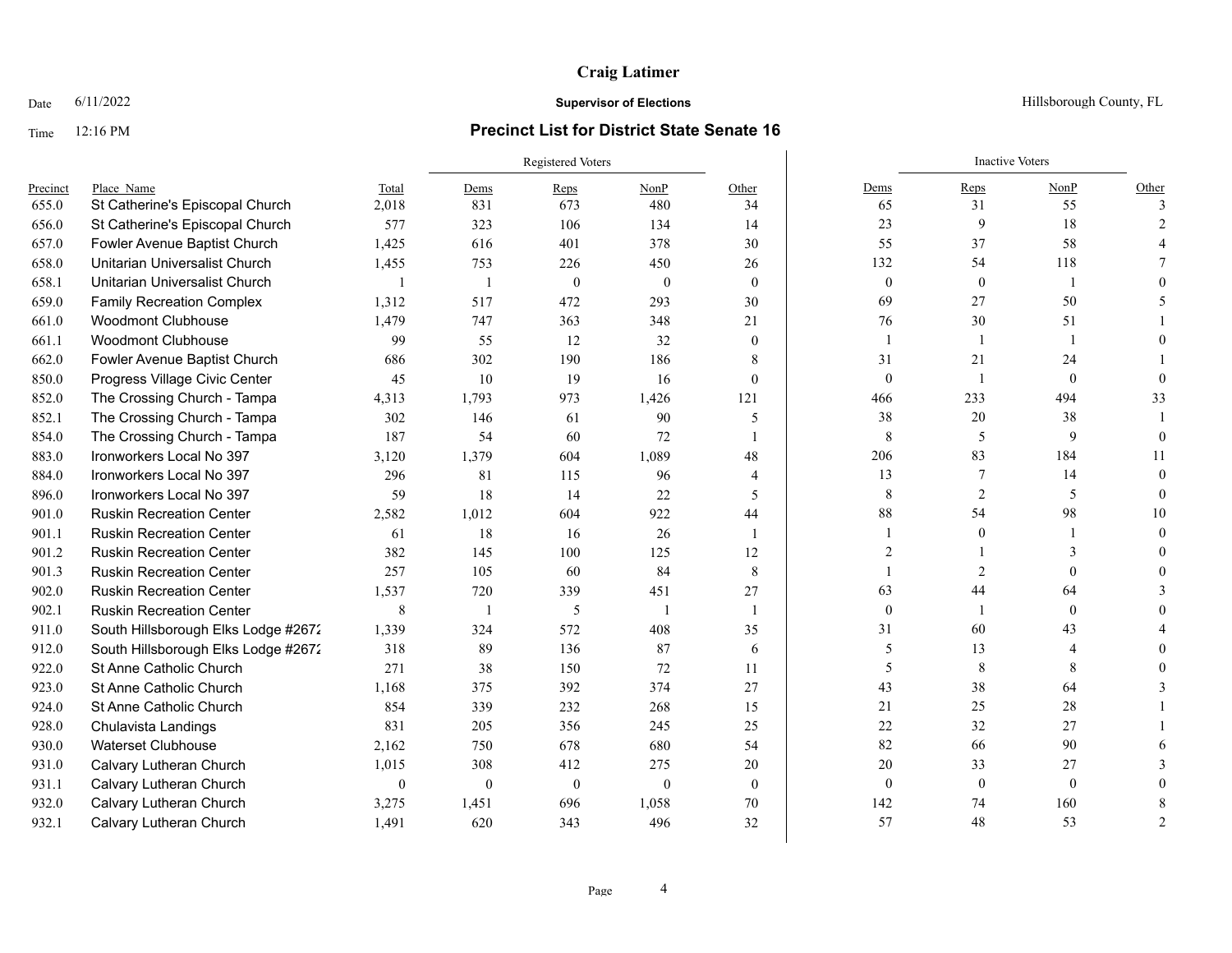### Time 12:16 PM **Precinct List for District State Senate 16**

|          |                                         |                | Registered Voters |          |              |                  |                  | <b>Inactive Voters</b> |                  |               |
|----------|-----------------------------------------|----------------|-------------------|----------|--------------|------------------|------------------|------------------------|------------------|---------------|
| Precinct | Place Name                              | Total          | Dems              | Reps     | NonP         | Other            | Dems             | Reps                   | NonP             | Other         |
| 932.2    | Calvary Lutheran Church                 | 549            | 238               | 104      | 198          | 9                | 18               | 12                     | 20               |               |
| 932.3    | Calvary Lutheran Church                 | 514            | 198               | 111      | 193          | 12               | 10               |                        | 10               | $\Omega$      |
| 932.4    | Calvary Lutheran Church                 | $\overline{2}$ | $\mathbf{1}$      | $\theta$ |              | $\theta$         | $\theta$         | $\Omega$               | $\theta$         |               |
| 933.0    | Calvary Lutheran Church                 | 1,252          | 358               | 477      | 376          | 41               | 8                | 9                      | 10               |               |
| 933.1    | Calvary Lutheran Church                 | 364            | 140               | 103      | 111          | 10               |                  |                        | 2                |               |
| 933.2    | Calvary Lutheran Church                 | 325            | 82                | 155      | 82           | 6                |                  |                        | 8                |               |
| 934.0    | <b>Waterset Clubhouse</b>               | 2,789          | 795               | 1,110    | 800          | 84               | 48               | 78                     | 97               |               |
| 935.0    | St Anne Catholic Church                 | 2,075          | 503               | 895      | 637          | 40               | 55               | 67                     | 80               |               |
| 935.1    | <b>St Anne Catholic Church</b>          | 713            | 271               | 186      | 236          | 20               | $\overline{4}$   | 7                      | 5                |               |
| 936.0    | St Anne Catholic Church                 | 2,214          | 409               | 1,239    | 509          | 57               | 44               | 73                     | 54               |               |
| 937.0    | Apollo Beach Recreation Center          | 2,718          | 518               | 1,497    | 648          | 55               | 42               | 98                     | 65               |               |
| 938.0    | First Baptist Church Of Gibsonton       | 293            | 71                | 98       | 116          | 8                | 8                | 9                      | 19               |               |
| 939.0    | Apollo Beach Campus of Bell Shoals      | 3,640          | 949               | 1,618    | 987          | 86               | 94               | 132                    | 104              |               |
| 939.1    | Apollo Beach Campus of Bell Shoals      | $\overline{2}$ | $\mathbf{0}$      | 2        | $\theta$     | $\theta$         | $\boldsymbol{0}$ | $\mathbf{0}$           | $\mathbf{0}$     |               |
| 940.0    | <b>Gardenville Recreation Center</b>    | 146            | 34                | 53       | 56           | 3                | 10               | 8                      | 8                |               |
| 941.0    | Apollo Beach Recreation Center          | 1,729          | 285               | 942      | 453          | 49               | 37               | 69                     | 43               |               |
| 942.0    | <b>Gardenville Recreation Center</b>    | 3,695          | 1,650             | 765      | 1,227        | 53               | 146              | 81                     | 147              |               |
| 942.1    | <b>Gardenville Recreation Center</b>    | 1,453          | 692               | 283      | 441          | 37               | 48               | 29                     | 45               |               |
| 942.2    | <b>Gardenville Recreation Center</b>    |                | $\boldsymbol{0}$  |          | $\mathbf{0}$ | $\boldsymbol{0}$ | $\boldsymbol{0}$ | $\boldsymbol{0}$       | $\boldsymbol{0}$ |               |
| 943.0    | First Baptist Church Of Gibsonton       | 2,051          | 742               | 527      | 726          | 56               | 79               | 49                     | 105              |               |
| 945.0    | First Baptist Church Of Gibsonton       | 966            | 302               | 300      | 343          | 21               | 30               | 31                     | 65               |               |
| 946.0    | The Alley at SouthShore                 | 4,409          | 1,852             | 1,039    | 1,432        | 86               | 193              | 117                    | 182              | 10            |
| 946.1    | The Alley at SouthShore                 | 941            | 399               | 244      | 270          | 28               | 48               | 40                     | 48               |               |
| 946.2    | The Alley at SouthShore                 | 664            | 290               | 119      | 236          | 19               | 13               | 2                      | 12               |               |
| 946.3    | The Alley at SouthShore                 | 605            | 256               | 152      | 183          | 14               | 9                | 16                     | 17               |               |
| 946.4    | The Alley at SouthShore                 | 484            | 196               | 114      | 162          | 12               | $\overline{2}$   | 3                      | 9                |               |
| 948.0    | Chulavista Landings                     | 1,206          | 313               | 442      | 424          | 27               | 31               | 34                     | 42               |               |
| 948.1    | Chulavista Landings                     | 454            | 222               | 75       | 142          | 15               | 11               | 13                     | 10               |               |
| 954.0    | Providence West Community Center        | 4,800          | 1,998             | 1,109    | 1,588        | 105              | 354              | 168                    | 288              | 15            |
| 957.0    | Providence West Community Center        | 1,648          | 610               | 485      | 522          | 31               | 63               | 47                     | 67               |               |
| 959.0    | <b>Riverview Memorial VFW Post 8108</b> | 3,000          | 1,318             | 655      | 965          | 62               | 82               | 60                     | 87               |               |
| 959.1    | Riverview Memorial VFW Post 8108        | 1,550          | 635               | 366      | 500          | 49               | 60               | 36                     | 45               |               |
| 960.0    | Riverview Memorial VFW Post 8108        | 990            | 230               | 449      | 289          | 22               | 17               | 31                     | 31               | $\mathcal{P}$ |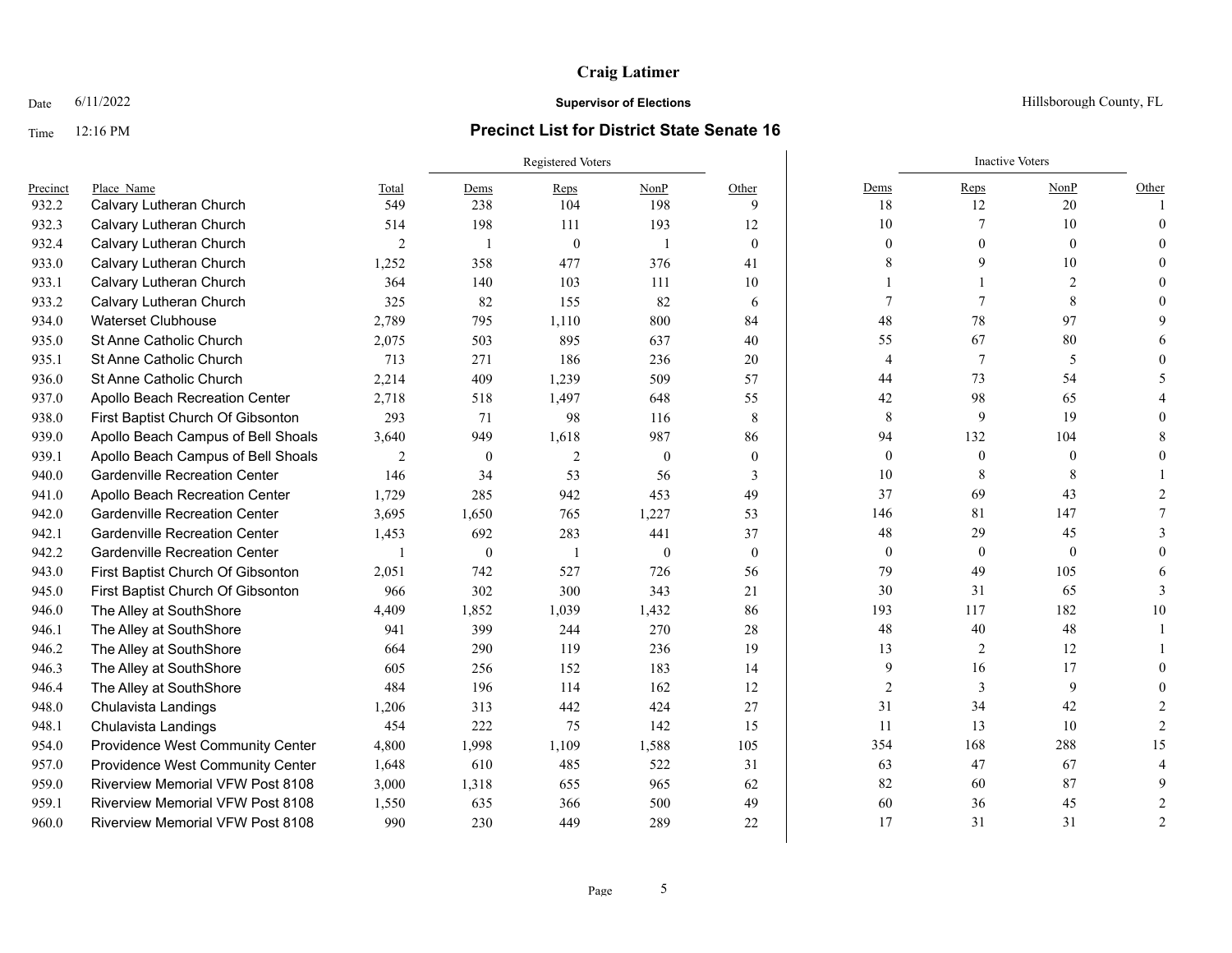# Time 12:16 PM **Precinct List for District State Senate 16**

|          |                                          |              |                | Registered Voters |          |                         |                | <b>Inactive Voters</b> |          |          |  |
|----------|------------------------------------------|--------------|----------------|-------------------|----------|-------------------------|----------------|------------------------|----------|----------|--|
| Precinct | Place Name                               | Total        | Dems           | Reps              | NonP     | Other                   | Dems           | Reps                   | NonP     | Other    |  |
| 961.0    | <b>Emanuel P Johnson Recreation Cent</b> | 1,591        | 801            | 302               | 471      | 17                      | 88             | 20                     | 74       | $\Omega$ |  |
| 961.1    | <b>Emanuel P Johnson Recreation Cent</b> | $\mathbf{0}$ | $\theta$       | $\theta$          | $\theta$ | $\mathbf{0}$            | $\theta$       | $\theta$               | $\Omega$ |          |  |
| 962.0    | First Baptist Church of Riverview        | 1,780        | 671            | 487               | 587      | 35                      | 52             | 40                     | 41       |          |  |
| 962.1    | First Baptist Church of Riverview        | 155          | 58             | 42                | 52       | 3                       | $\overline{4}$ | $\mathbf{0}$           | 3        |          |  |
| 962.2    | First Baptist Church of Riverview        | 1,490        | 600            | 287               | 566      | 37                      | 22             | 12                     | 27       |          |  |
| 963.0    | <b>Emanuel P Johnson Recreation Cent</b> | 71           | 24             | 22                | 24       | $\overline{\mathbf{1}}$ | 5              | -1                     | 6        |          |  |
| 964.0    | Providence West Community Center         | 819          | 430            | 98                | 269      | 22                      | 68             | 10                     | 45       |          |  |
| 965.0    | Progress Village Civic Center            | 1,959        | 1,379          | 149               | 414      | 17                      | 115            | 20                     | 60       |          |  |
| 965.1    | Progress Village Civic Center            | 327          | 147            | 84                | 90       | 6                       | 14             | $\overline{4}$         | 13       |          |  |
| 966.0    | <b>Emanuel P Johnson Recreation Cent</b> | 30           | 17             | 2                 | 9        | $\overline{2}$          | $\mathbf{0}$   | $\theta$               | $\theta$ |          |  |
| 966.1    | <b>Emanuel P Johnson Recreation Cent</b> | 1,933        | 691            | 484               | 724      | 34                      | 59             | 24                     | 60       |          |  |
| 967.0    | <b>Blessed Sacrament Catholic Church</b> | 1,737        | 998            | 221               | 500      | 18                      | 95             | 20                     | 60       |          |  |
| 967.1    | <b>Blessed Sacrament Catholic Church</b> | 16           | $\overline{4}$ | 10                | 2        | $\mathbf{0}$            | 5              | -1                     |          |          |  |
| 968.0    | 78th Street Community Library            | 2,882        | 1,379          | 493               | 971      | 39                      | 190            | 49                     | 166      | 12       |  |
| 969.0    | <b>Blessed Sacrament Catholic Church</b> | 316          | 130            | 91                | 93       | 2                       | 7              | 6                      | 9        |          |  |
| 970.0    | <b>Blessed Sacrament Catholic Church</b> | 315          | 105            | 106               | 100      | $\overline{4}$          | 8              | 6                      | 10       |          |  |
| 971.0    | House of Prayer Eternal Ministries       | 1,868        | 952            | 297               | 602      | 17                      | 103            | 38                     | 111      |          |  |
| 972.0    | Progress Village Civic Center            | 2,309        | 949            | 496               | 809      | 55                      | 89             | 50                     | 81       |          |  |
| 972.1    | Progress Village Civic Center            | 535          | 215            | 143               | 167      | 10                      | 29             | $20\,$                 | 20       |          |  |
| 973.0    | Bell Shoals Baptist Church Palm Rive     | 1,060        | 615            | 157               | 278      | 10                      | 40             | 8                      | 27       |          |  |
| 974.0    | Bell Shoals Baptist Church Palm Rive     | 729          | 314            | 138               | 266      | 11                      | 45             | 22                     | 43       |          |  |
| 975.0    | <b>Gardenville Recreation Center</b>     | 492          | 195            | 101               | 188      | 8                       | 28             | 18                     | 58       |          |  |
| 976.0    | First Baptist Church Of Gibsonton        | 15           | 5              |                   | 3        | $\Omega$                | $\theta$       | $\theta$               |          |          |  |
| 977.0    | Calvary Lutheran Church                  | 23           | 6              | 6                 | 10       |                         |                |                        | 5        |          |  |
| 983.0    | Providence West Community Center         | 1,620        | 573            | 535               | 480      | 32                      | 41             | 53                     | 58       |          |  |
| 984.0    | <b>Trinity Baptist Church</b>            | 3,381        | 1,519          | 634               | 1,149    | 79                      | 98             | 73                     | 96       |          |  |
| 984.1    | <b>Trinity Baptist Church</b>            | 917          | 425            | 185               | 284      | 23                      | $10\,$         | 13                     |          |          |  |
| 985.0    | St Anne Catholic Church                  | 398          | 121            | 162               | 102      | 13                      | 12             | 13                     | 12       |          |  |
| 986.0    | The Alley at SouthShore                  | 2,468        | 986            | 616               | 804      | 62                      | 57             | 46                     | 72       | 10       |  |
| 986.1    | The Alley at SouthShore                  | 594          | 237            | 167               | 173      | 17                      | 59             | 31                     | 48       |          |  |
| 986.2    | The Alley at SouthShore                  | 650          | 259            | 131               | 244      | 16                      |                |                        |          |          |  |
| 986.3    | The Alley at SouthShore                  | 61           | 22             | 11                | 26       | $\overline{c}$          |                |                        |          |          |  |
| 986.4    | The Alley at SouthShore                  |              | $\theta$       | $\Omega$          |          | $\theta$                |                | $\Omega$               |          |          |  |